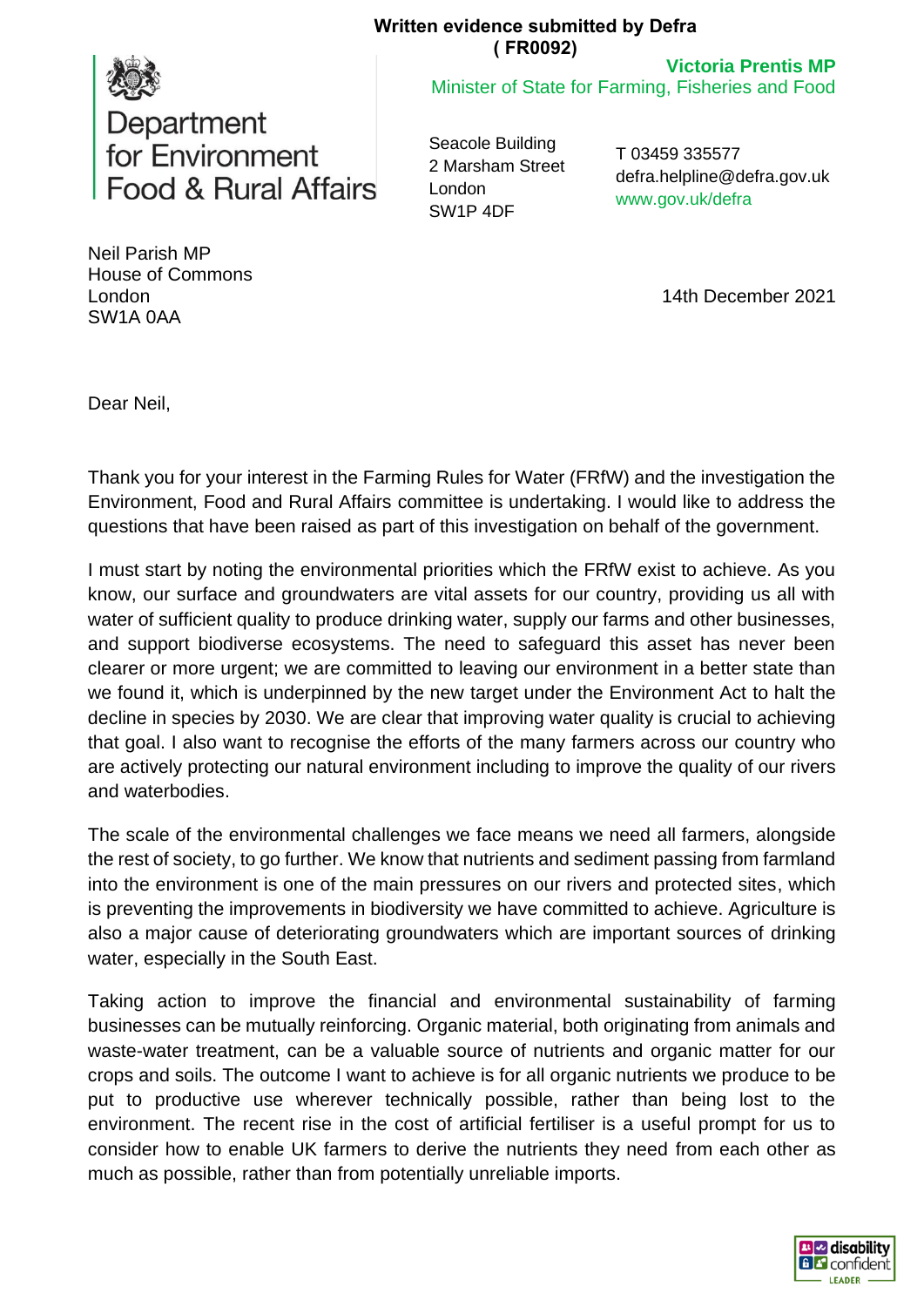The investigation is looking into the extent that the interpretation of the FRfW has prevented farmers spreading organic fertiliser.

The Government legislated to bring in the FRfW in 2018, addressing previous gaps in the regulatory landscape that undermined our ability to address agricultural diffuse pollution across all of England.

It is too early to tell how much organic fertiliser has been used this year, and whether that has differed significantly from previous years. However, it is likely the extensive discussions that have been held between farming representatives, Defra and the Environment Agency (EA) on Rule 1, and the EA's Regulatory Position Statement (RPS 252), has influenced the way in which farmers have spread organic material. In some cases, the influence may have been helpful where farmers have been taking extra care to ensure the spreading they had planned to do would meet the needs of their crops without giving rise to a significant risk of pollution.

However, the discussions over Rule 1 have caused concern for farmers who in any case must either use or store their organic manure, but are unsure of what they are required to do due to a lack of clarity regarding the rule. The EA will continue to provide advice to individual farmers on a case-by-case basis, helping farmers to understand the circumstances in which organic manure cannot be spread without giving rise to a significant risk of diffuse pollution. Furthermore, Minister Pow and I recently hosted a roundtable attended by a number of farming representatives to discuss their concerns and how we might address them and better support them in this area. My officials will continue these discussions, including with the EA and water quality experts, and will meet industry again shortly.

To give farmers clarity on their obligations over the coming years, we will be issuing formal guidance. The guidance will seek to address key questions raised by farmers by setting out more clearly the steps they need to take to fulfil the requirement under FRfW, including what it means more specifically for nutrient applications to be planned to not give rise to a significant risk of diffuse pollution. This was raised as a particular area where differing interpretations had left farmers in a deadlock. We are aiming to provide this guidance in Spring 2022, with support from the EA, and with enough time ahead of the 2022 season to inform farmer decisions in this area.

On the EA's role in this issue, the EA's statutory duty is to reduce environmental risk and harm in accordance with existing law. Where there is a risk of a farmer misapplying organic fertiliser, it is the role of EA to intervene and work with the farmer to ensure appropriate plans are put in place. The EA's approach to investigation and engagement with farmers is targeted and advice led. Where sanctions are sought it should be as a last resort for serious and persistent offenders. Our advice will help inform the work of the EA to carry out these responsibilities.

Moving to potential changes to the law, now the UK has left the European Union, we will be looking across the range of retained EU law and pursuing reform where the approach can be better tailored to the UK's specific goals and circumstances. We have gathered a great